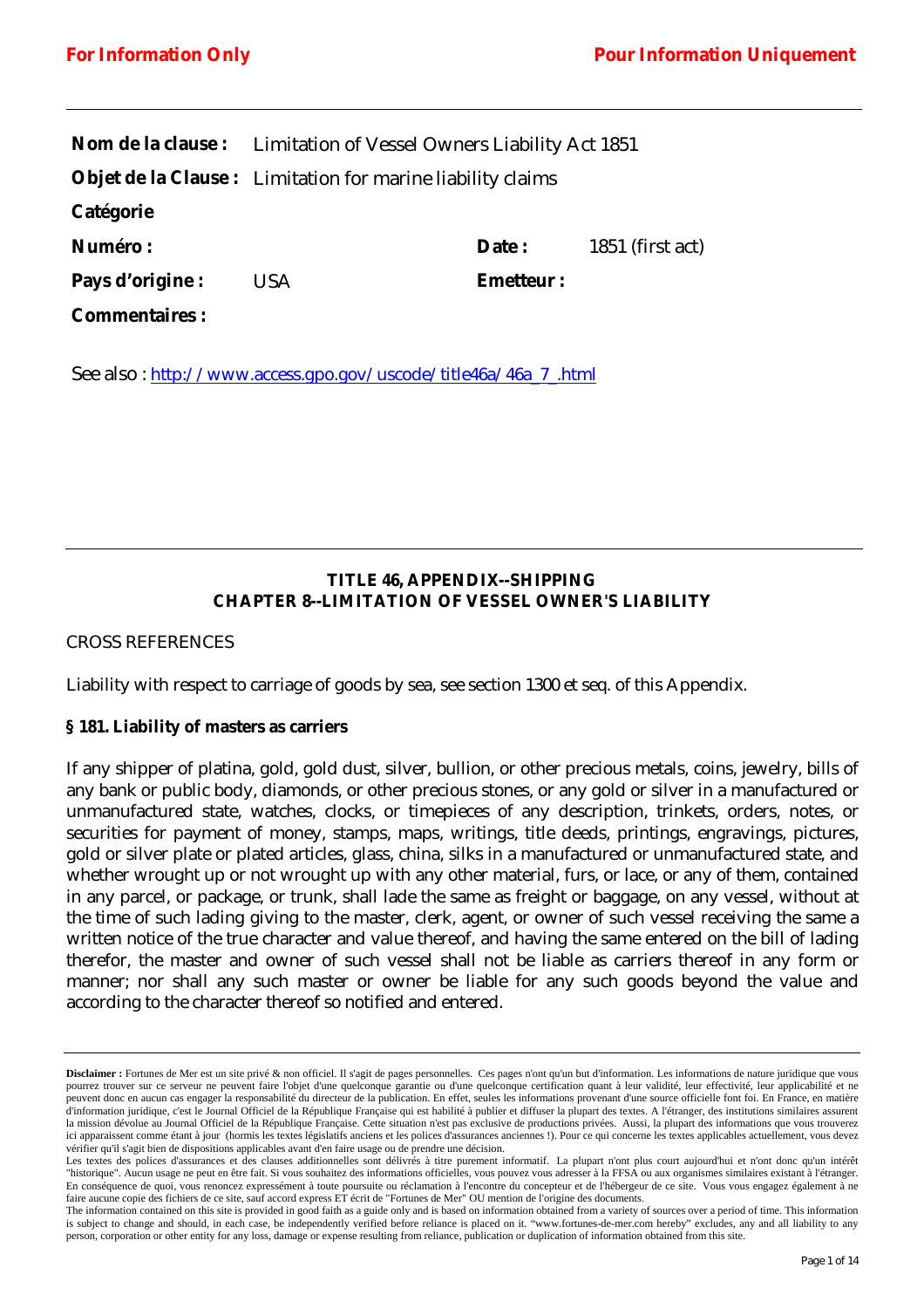(R.S. § 4281.)

Codification

R.S. § 4281 derived from act Feb. 28, 1871, ch. 100, § 69, 16 Stat. 458.

## SHORT TITLE

Sections 190 to 196 of this Appendix are popularly known as the "Harter Act".

#### *CROSS REFERENCES*

Amount of liability when nature and value of goods not declared, see section 1304 of this Appendix.

Sections unaffected by sections 190 to 195 of this Appendix, see section 196 of this Appendix.

## SECTION REFERRED TO IN OTHER SECTIONS

This section is referred to in sections 196, 1308 of this Appendix; title 16 section 1443.

## **§ 182. Loss by fire**

No owner of any vessel shall be liable to answer for or make good to any person any loss or damage, which may happen to any merchandise whatsoever, which shall be shipped, taken in, or put on board any such vessel, by reason or by means of any fire happening to or on board the vessel, unless such fire is caused by the design or neglect of such owner.

(R.S. § 4282.)

Codification

R.S. § 4282 derived from act Mar. 3, 1851, ch. 43, § 1, 9 Stat. 635.

*CROSS REFERENCES* 

Liability of carrier and ship for loss from fire, see section 1304 of this Appendix.

Remedies reserved, see section 187 of this Appendix.

Section unaffected by sections 190 to 195 of this Appendix, see section 196 of this Appendix.

Vessels within application of this section, see section 188 of this Appendix.

SECTION REFERRED TO IN OTHER SECTIONS

This section is referred to in sections 187, 188, 196, 1308 of this Appendix; title 16 section 1443; title 33 section 2718; title 42 section 9607.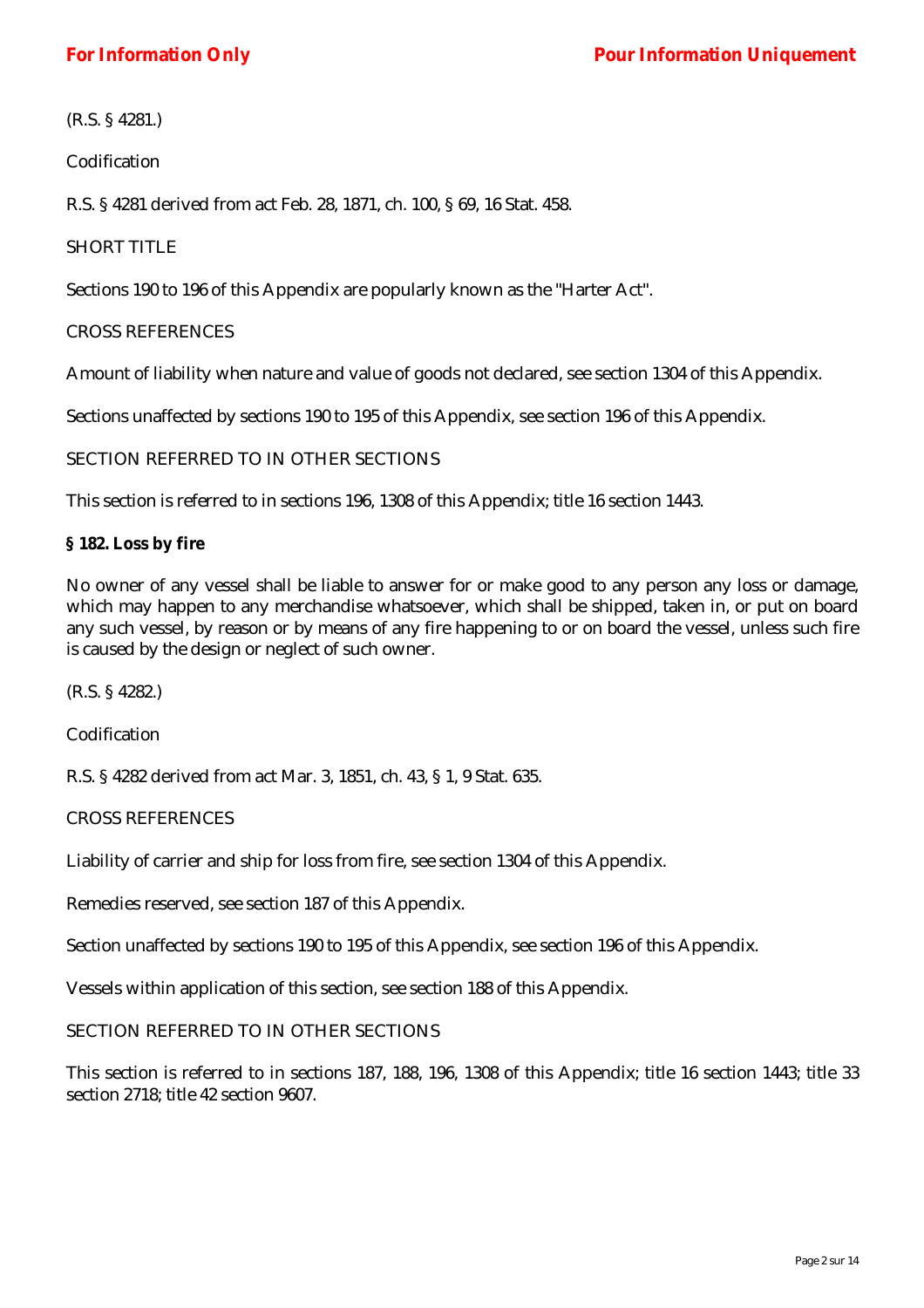## **§ 183. Amount of liability**

(a) Privity or knowledge of owner; limitation

The liability of the owner of any vessel, whether American or foreign, for any embezzlement, loss, or destruction by any person of any property, goods, or merchandise shipped or put on board of such vessel, or for any loss, damage, or injury by collision, or for any act, matter, or thing, loss, damage, or forfeiture, done, occasioned, or incurred, without the privity or knowledge of such owner or owners, shall not, except in the cases provided for in subsection (b) of this section, exceed the amount or value of the interest of such owner in such vessel, and her freight then pending.

(b) Seagoing vessels; losses not covered in full

In the case of any seagoing vessel, if the amount of the owner's liability as limited under subsection (a) of this section is insufficient to pay all losses in full, and the portion of such amount applicable to the payment of losses in respect of loss of life or bodily injury is less than \$420 per ton of such vessel's tonnage, such portion shall be increased to an amount equal to \$420 per ton, to be available only for the payment of losses in respect of loss of life or bodily injury. If such portion so increased is insufficient to pay such losses in full, they shall be paid therefrom in proportion to their respective amounts.

(c) Tonnage of seagoing vessels

For the purposes of this section the tonnage of a seagoing steam or motor vessel shall be her gross tonnage without deduction on account of engine room, and the tonnage of a seagoing sailing vessel shall be her registered tonnage: Provided, That there shall not be included in such tonnage any space occupied by seamen or apprentices and appropriated to their use.

(d) Loss of life or bodily injury arising on distinct occasions

The owner of any such seagoing vessel shall be liable in respect of loss of life or bodily injury arising on distinct occasions to the same extent as if no other loss of life or bodily injury had arisen.

(e) Privity imputed to owner

In respect of loss of life or bodily injury the privity or knowledge of the master of a seagoing vessel or of the superintendent or managing agent of the owner thereof, at or prior to the commencement of each voyage, shall be deemed conclusively the privity or knowledge of the owner of such vessel.

(f) "Seagoing vessel" defined

As used in subsections (b), (c), (d), and (e) of this section and in section 183b of this Appendix, the term "seagoing vessel" shall not include pleasure yachts, tugs, towboats, towing vessels, tank vessels, fishing vessels or their tenders, self-propelled lighters, nondescript self-propelled vessels, canal boats, scows, car floats, barges, lighters, or nondescript non-self-propelled vessels, even though the same may be seagoing vessels within the meaning of such term as used in section 188 of this Appendix, as amended.

(g) Vicarious liability for medical malpractice at shoreside facilities; statutory limitations

In a suit by any person in which the operator or owner of a vessel or employer of a crewmember is claimed to have vicarious liability for medical malpractice with regard to a crewmember occurring at a shoreside facility, and to the extent the damages resulted from the conduct of any shoreside doctor, hospital, medical facility, or other health care provider, such operator, owner, or employer shall be entitled to rely upon any and all statutory limitations of liability applicable to the doctor, hospital,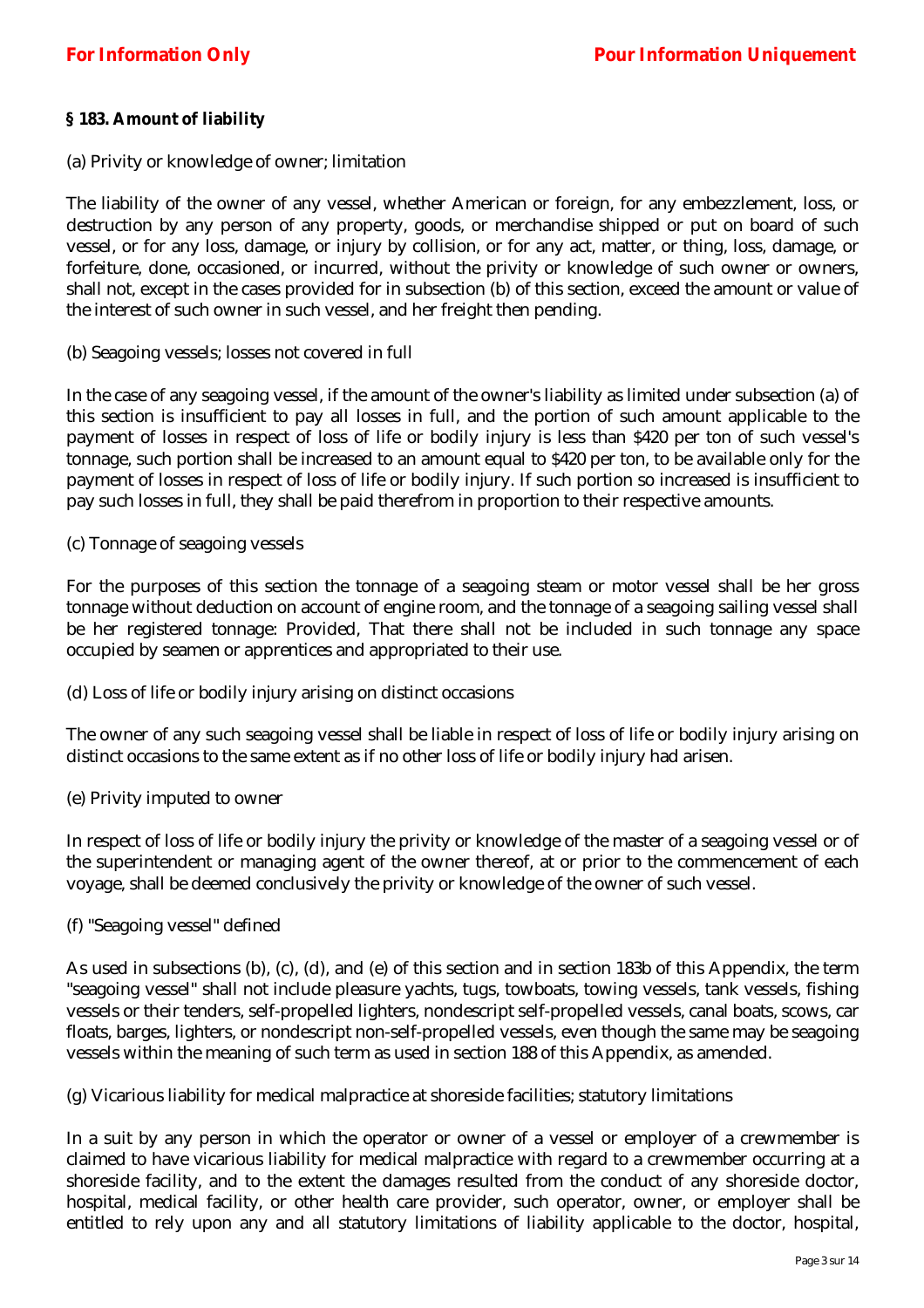medical facility, or other health care provider in the State of the United States in which the shoreside medical care was provided.

(R.S. § 4283; Aug. 29, 1935, ch. 804, § 1, 49 Stat. 960; June 5, 1936, ch. 521, § 1, 49 Stat. 1479; Pub. L. 98-498, title II, § 213(a), Oct. 19, 1984, 98 Stat. 2306; Pub. L. 104-324, title XI, § 1129(a), Oct. 19, 1996, 110 Stat. 3984.)

Codification

R.S. § 4283 derived from act Mar. 3, 1851, ch. 43, § 3, 9 Stat. 635.

#### AMENDMENTS

1996--Subsec. (g). Pub. L. 104-324 added subsec. (g).

1984--Subsec. (b). Pub. L. 98-498 substituted "\$420" for "\$60" in two places.

1936--Act June 5, 1936, amended section generally, provided, that when owner's limited liability is insufficient to pay losses in full and the portion applicable to payment for loss of life or injury is less than \$60 per ton, such portion be increased to \$60 per ton, and if increased portion is insufficient, proportionate payments be made, inserted provision imputing privity or knowledge of master, superintendent, or managing agent to owner, construed "seagoing vessel" for purposes of section 183b of this Appendix as well as this section, and designated the amended provisions of section as subsecs. (a) to (f).

1935--Act Aug. 29, 1935, inserted provisions fixing total liability of owner of sea-going vessel, whether American or foreign, other than tugs, barges, or fishing vessels, for entire loss of life or injuries caused without his fault or privity at not less than \$60 for each ton of such vessel or the amount of value of his interest in such vessel and her freight then pending, if the latter be a greater amount; fixed tonnage of steam or motor vessel as her gross tonnage, without deduction for engine room, and tonnage of a sailing vessel as her registered tonnage, not including space for seamen; and imposed on owners, liability for losses of life or injury on distinct occasions to the same extent as if no other loss or injury had arisen.

## EFFECTIVE DATE OF 1984 AMENDMENT

Section 213(b) of Pub. L. 98-498 provided that: "The amendment made by subsection (a) [amending this section] shall apply to incidents occurring after the date of enactment of this Act [Oct. 19, 1984]."

#### *CROSS REFERENCES*

Apportionment of compensation, see section 184 of this Appendix.

Individual liability of shipowner, see section 189 of this Appendix.

Liability of master and owners for damage to passengers, see section 491 of this Appendix.

Longshore and harbor workers' compensation actions, amount of recovery not limited by this section, see section 948 of Title 33, Navigation and Navigable Waters.

Petition for limitation of liability, see section 185 of this Appendix.

Remedies reserved, see section 187 of this Appendix.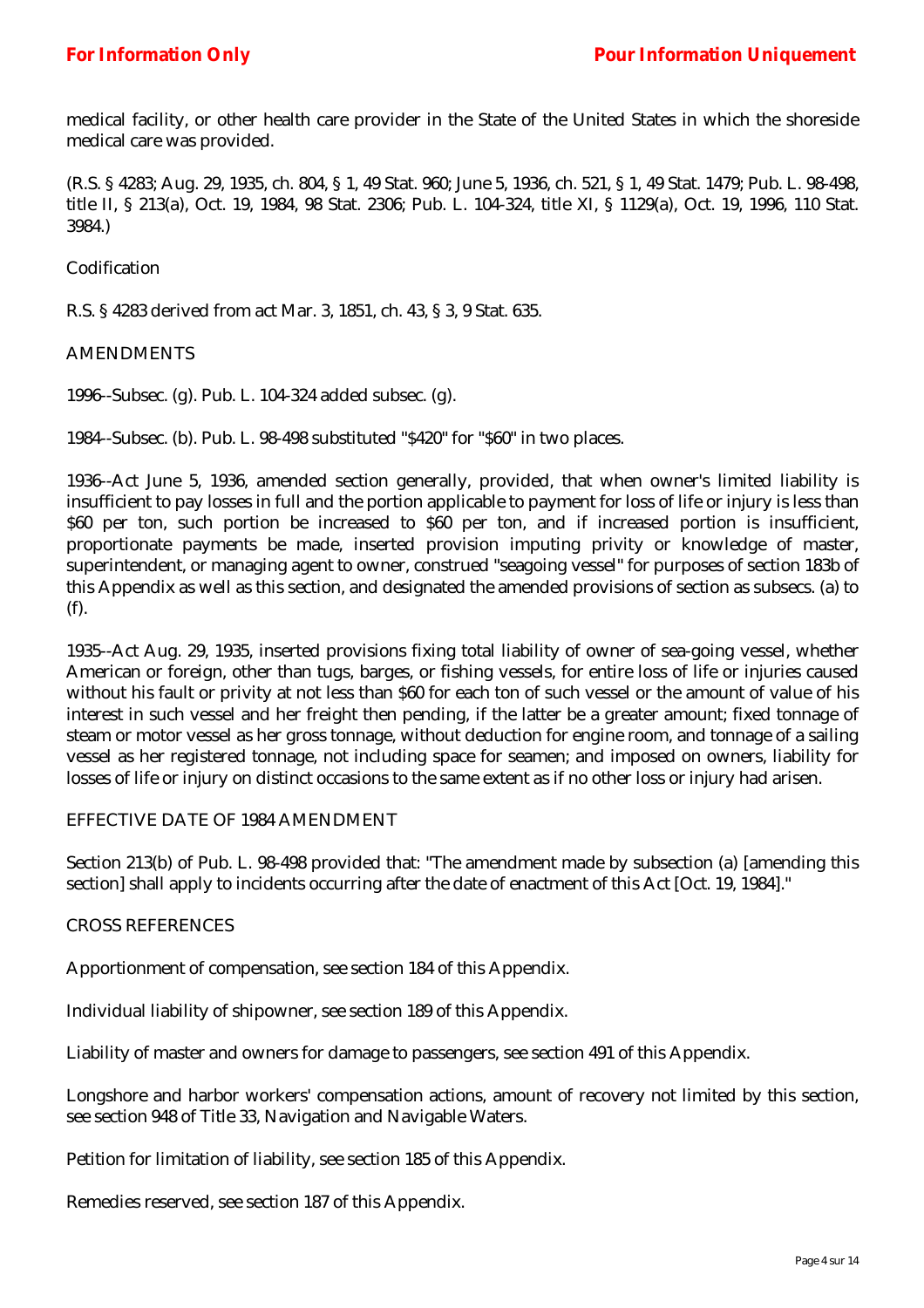Section unaffected by sections 190 to 195 of this Appendix, see section 196 of this Appendix.

Surrender of vessel, see section 185 of this Appendix.

Vessels within application of this section, see section 188 of this Appendix.

## SECTION REFERRED TO IN OTHER SECTIONS

This section is referred to in sections 185, 187, 188, 196, 1308 of this Appendix; title 16 section 1443; title 33 section 2718; title 42 section 9607; title 46 section 14305.

## *§ 183b. Stipulations limiting time for filing claims and commencing suit*

#### (a) Time periods

It shall be unlawful for the manager, agent, master, or owner of any sea-going vessel (other than tugs, barges, fishing vessels and their tenders) transporting passengers or merchandise or property from or between ports of the United States and foreign ports to provide by rule, contract, regulation, or otherwise a shorter period for giving notice of, or filing claims for loss of life or bodily injury, than six months, and for the institution of suits on such claims, than one year, such period for institution of suits to be computed from the day when the death or injury occurred.

(b) Claims not barred for failure to give notice

Failure to give such notice, where lawfully prescribed in such contract, shall not bar any such claim--

(1) If the owner or master of the vessel or his agent had knowledge of the injury, damage, or loss and the court determines that the owner has not been prejudiced by the failure to give such notice; nor

(2) If the court excuses such failure on the ground that for some satisfactory reason such notice could not be given; nor

(3) Unless objection to such failure is raised by the owner.

(c) Mental incompetents; minors; wrongful death actions

If a person who is entitled to recover on any such claim is mentally incompetent or a minor, or if the action is one for wrongful death, any lawful limitation of time prescribed in such contract shall not be applicable so long as no legal representative has been appointed for such incompetent, minor, or decedent's estate, but shall be applicable from the date of the appointment of such legal representative: Provided, however, That such appointment be made within three years after the date of such death or injury.

(R.S. § 4283A, as added Aug. 29, 1935, ch. 804, § 3, 49 Stat. 960.)

#### CROSS REFERENCES

Seagoing vessel defined for purposes of this section, see section 183 of this Appendix.

Vessels within application of this section, see section 188 of this Appendix.

SECTION REFERRED TO IN OTHER SECTIONS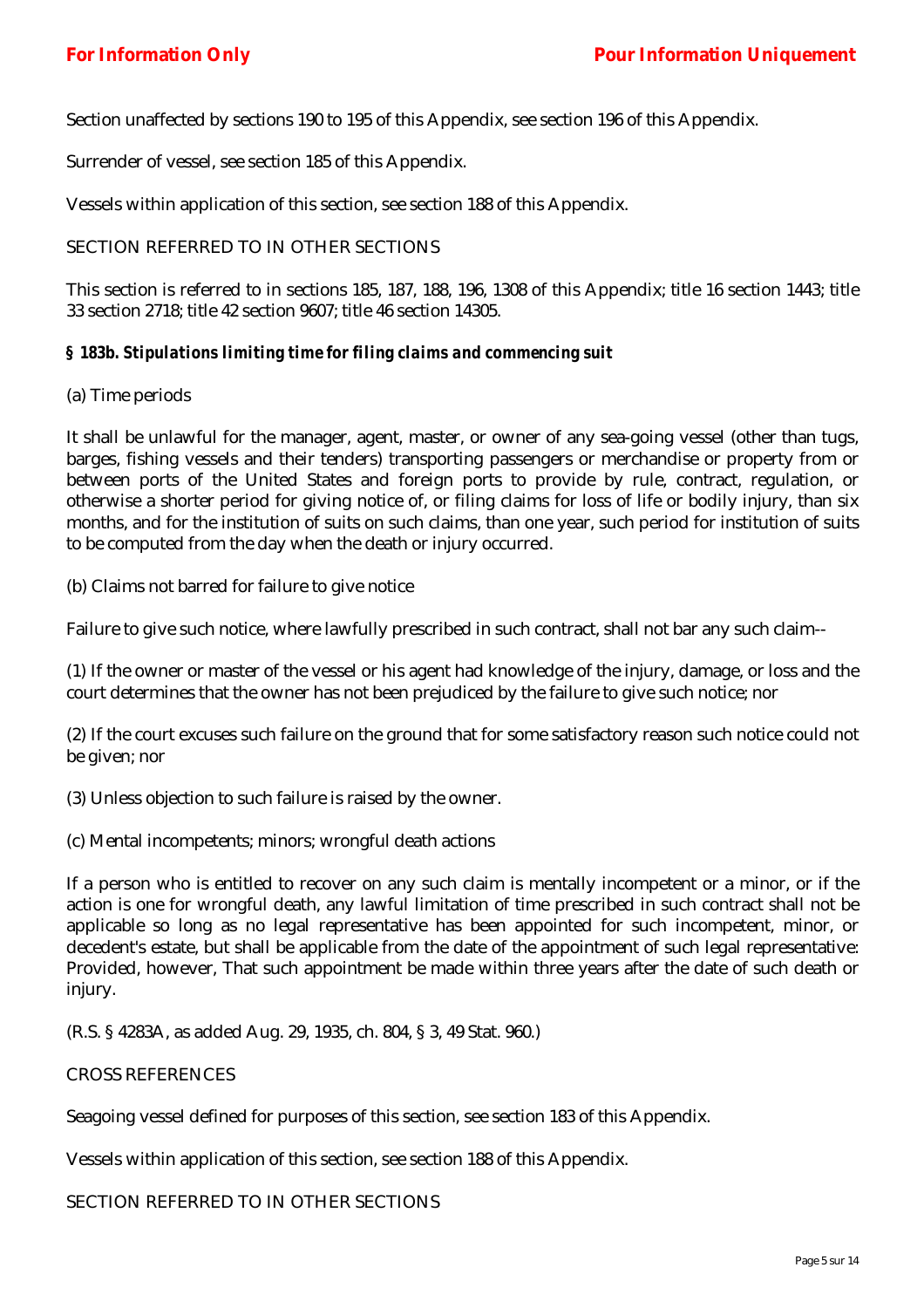This section is referred to in sections 183, 188, 1308 of this Appendix; title 16 section 1443.

## *§ 183c. Stipulations limiting liability for negligence invalid; contract limitations allowed*

(a) It shall be unlawful for the manager, agent, master, or owner of any vessel transporting passengers between ports of the United States or between any such port and a foreign port to insert in any rule, regulation, contract, or agreement any provision or limitation (1) purporting, in the event of loss of life or bodily injury arising from the negligence or fault of such owner or his servants, to relieve such owner, master, or agent from liability, or from liability beyond any stipulated amount, for such loss or injury, or (2) purporting in such event to lessen, weaken, or avoid the right of any claimant to a trial by court of competent jurisdiction on the question of liability for such loss or injury, or the measure of damages therefor. All such provisions or limitations contained in any such rule, regulation, contract, or agreement are declared to be against public policy and shall be null and void and of no effect.

(b)(1) Subsection (a) of this section shall not prohibit provisions or limitations in contracts, agreements, or ticket conditions of carriage with passengers which relieve a crewmember, manager, agent, master, owner, or operator of a vessel from liability for infliction of emotional distress, mental suffering, or psychological injury so long as such provisions or limitations do not limit such liability if the emotional distress, mental suffering, or psychological injury was--

(A) the result of physical injury to the claimant caused by the negligence or fault of a crewmember or the manager, agent, master, owner, or operator;

(B) the result of the claimant having been at actual risk of physical injury, and such risk was caused by the negligence or fault of a crewmember or the manager, agent, master, owner, or operator; or

(C) intentionally inflicted by a crewmember or the manager, agent, master, owner, or operator.

(2) Nothing in this subsection is intended to limit the liability of a crewmember or the manager, agent, master, owner, or operator of a vessel in a case involving sexual harassment, sexual assault, or rape.

(R.S. § 4283B, as added June 5, 1936, ch. 521, § 2, 49 Stat. 1480; amended Pub. L. 102-587, title III, § 3006, Nov. 4, 1992, 106 Stat. 5068; Pub. L. 103-206, title III, § 309, Dec. 20, 1993, 107 Stat. 2425; Pub. L. 104-324, title XI, § 1129(b), Oct. 19, 1996, 110 Stat. 3984.)

#### AMENDMENTS

1996--Pub. L. 104-324 designated existing provisions as subsec. (a) and added subsec. (b).

1993--Cl. (2). Pub. L. 103-206 substituted "court" for "any court".

1992--Cl. (2). Pub. L. 102-587 inserted "any" before "court".

## CROSS REFERENCES

Vessels within application of this section, see section 188 of this Appendix.

## SECTION REFERRED TO IN OTHER SECTIONS

This section is referred to in sections 188, 1308 of this Appendix; title 16 section 1443.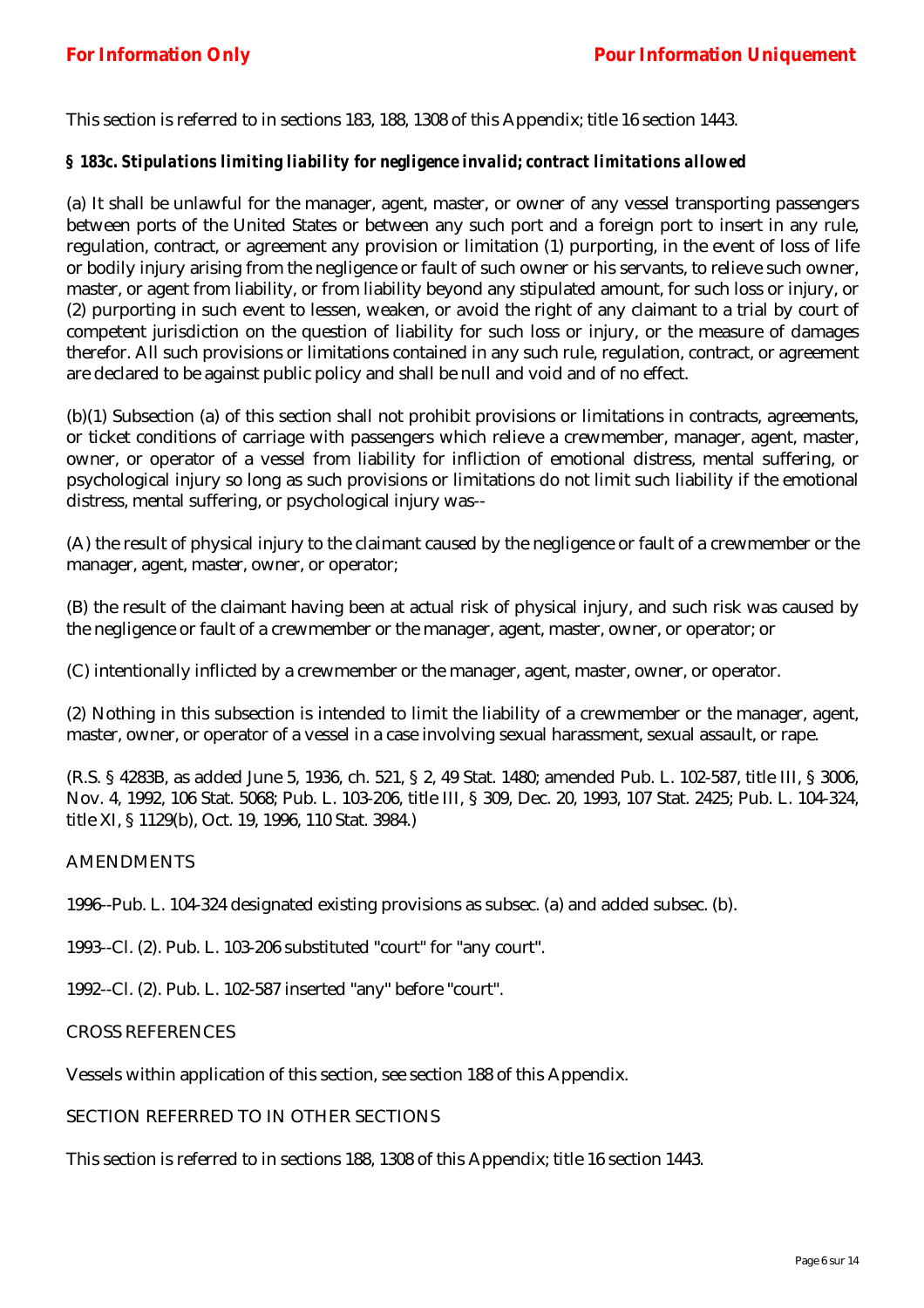## **§ 184. Apportionment of compensation**

Whenever any such embezzlement, loss, or destruction is suffered by several freighters or owners of goods, wares, merchandise, or any property whatever, on the same voyage, and the whole value of the vessel, and her freight for the voyage, is not sufficient to make compensation to each of them, they shall receive compensation from the owner of the vessel in proportion to their respective losses; and for that purpose the freighters and owners of the property, and the owner of the vessel, or any of them, may take the appropriate proceedings in any court, for the purpose of apportioning the sum for which the owner of the vessel may be liable among the parties entitled thereto.

(R.S. § 4284; Feb. 27, 1877, ch. 69, § 1, 19 Stat. 251.)

Codification

R.S. § 4284 derived from act Mar. 3, 1851, ch. 43, § 4, 9 Stat. 635.

Act Feb. 27, 1877, amended R.S. § 4284 by substituting the word "owners" for "owner" in the expression "freighters and owners of the property".

## CROSS REFERENCES

Remedies reserved, see section 187 of this Appendix.

Vessels within application of this section, see section 188 of this Appendix.

#### SECTION REFERRED TO IN OTHER SECTIONS

This section is referred to in sections 187, 188, 1308 of this Appendix; title 16 section 1443; title 33 section 2718; title 42 section 9607.

## **§ 185. Petition for limitation of liability; deposit of value of interest in court; transfer of interest to trustee**

The vessel owner, within six months after a claimant shall have given to or filed with such owner written notice of claim, may petition a district court of the United States of competent jurisdiction for limitation of liability within the provisions of chapter 6 of title 48 of the Revised Statutes and the owner (a) shall deposit with the court, for the benefit of claimants, a sum equal to the amount or value of the interest of such owner in the vessel and freight, or approved security therefor, and in addition such sums, or approved security therefor, as the court may from time to time fix as necessary to carry out the provisions of section 183 of this Appendix, or (b) at his option shall transfer, for the benefit of claimants, to a trustee to be appointed by the court his interest in the vessel and freight, together with such sums, or approved security therefor, as the court may from time to time fix as necessary to carry out the provisions of section 183 of this Appendix. Upon compliance with the requirements of this section all claims and proceedings against the owner with respect to the matter in question shall cease.

(R.S. § 4285; June 5, 1936, ch. 521, § 3, 49 Stat. 1480.)

#### REFERENCES IN TEXT

Chapter 6 of title 48 of the Revised Statutes, referred to in text, was in the original "this chapter, as amended", meaning chapter 6 of title 48 of the Revised Statutes, consisting of R.S. § 4252 to 4289. For complete classification of R.S. § 4252 to 4289 to the Code, see Tables.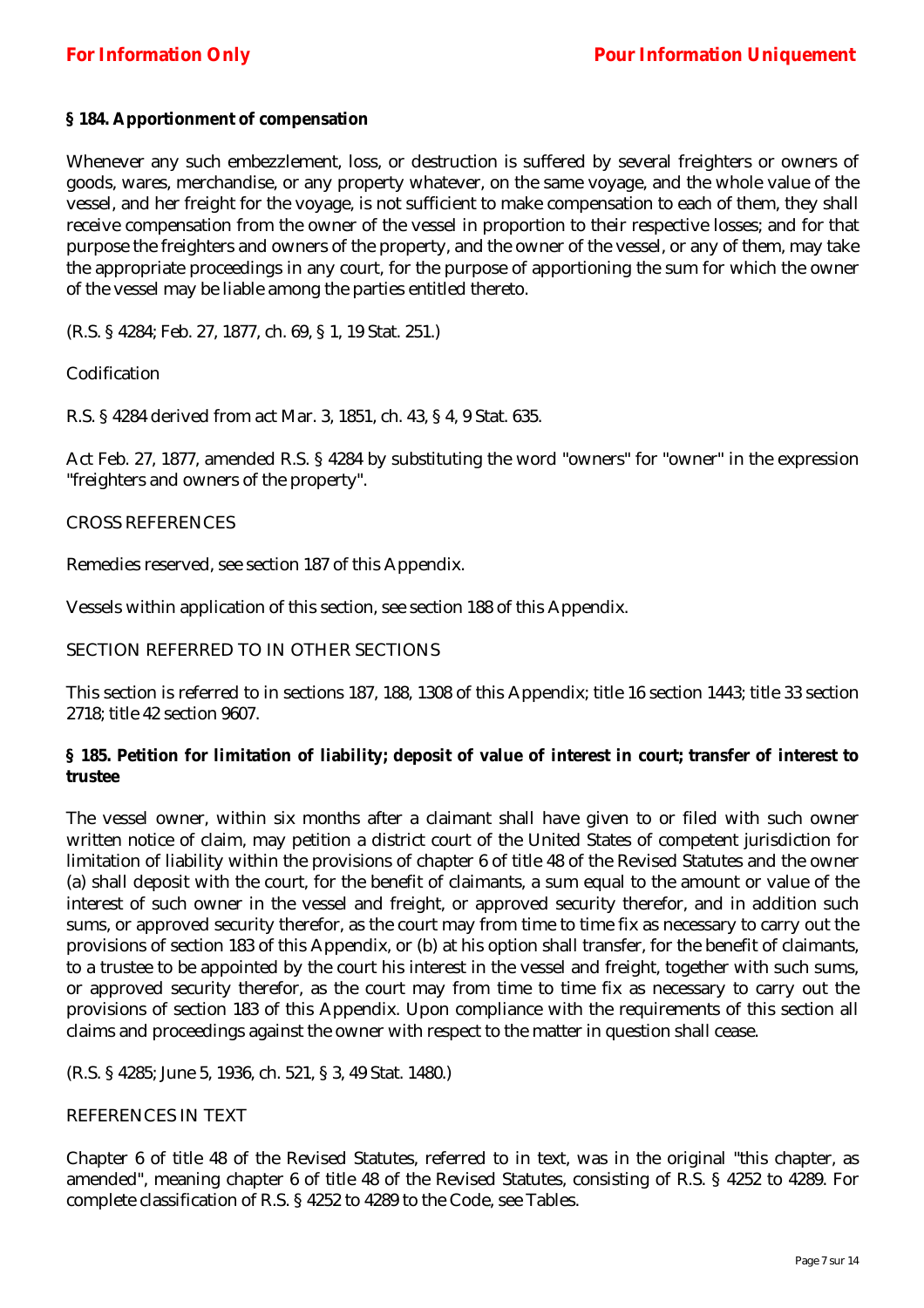## Codification

R.S. § 4285 derived from act Mar. 3, 1851, ch. 43, § 4, 9 Stat. 635.

#### AMENDMENTS

1936--Act June 5, 1936, substituted provisions of this section for former provisions which provided that it should be deemed a sufficient compliance on the part of an owner with the requirements of title 48 of the Revised Statutes relating to his liability for embezzlement, loss, or destruction of any property, goods, or merchandise, if he transferred his interest in such vessel and freight, for the benefit of claimants, to a trustee appointed by court, after which all claims against the owner should cease.

#### CROSS REFERENCES

Remedies reserved, see section 187 of this Appendix.

Vessels within application of this section, see section 188 of this Appendix.

## SECTION REFERRED TO IN OTHER SECTIONS

This section is referred to in sections 187, 188, 1308 of this Appendix; title 16 section 1443; title 33 section 2718; title 42 section 9607.

## **§ 186. Charterer may be deemed owner**

The charterer of any vessel, in case he shall man, victual, and navigate such vessel at his own expense, or by his own procurement, shall be deemed the owner of such vessel within the meaning of the provisions of title 48 of the Revised Statutes relating to the limitation of the liability of the owners of vessels; and such vessel, when so chartered, shall be liable in the same manner as if navigated by the owner thereof.

(R.S. § 4286.)

## REFERENCES IN TEXT

Title 48 of the Revised Statutes, referred to in text, was in the original "this Title" meaning title 48 of the Revised Statutes, consisting of R.S. § 4131 to 4305. For complete classification of R.S. § 4131 to 4305 to the Code, see Tables.

#### Codification

R.S. § 4286 derived from act Mar. 3, 1851, ch. 43, § 5, 9 Stat. 636.

#### CROSS REFERENCES

Remedies reserved, see section 187 of this Appendix.

Vessels within application of this section, see section 188 of this Appendix.

#### SECTION REFERRED TO IN OTHER SECTIONS

This section is referred to in sections 187, 188, 1308 of this Appendix; title 16 section 1443; title 33 section 2718; title 42 section 9607.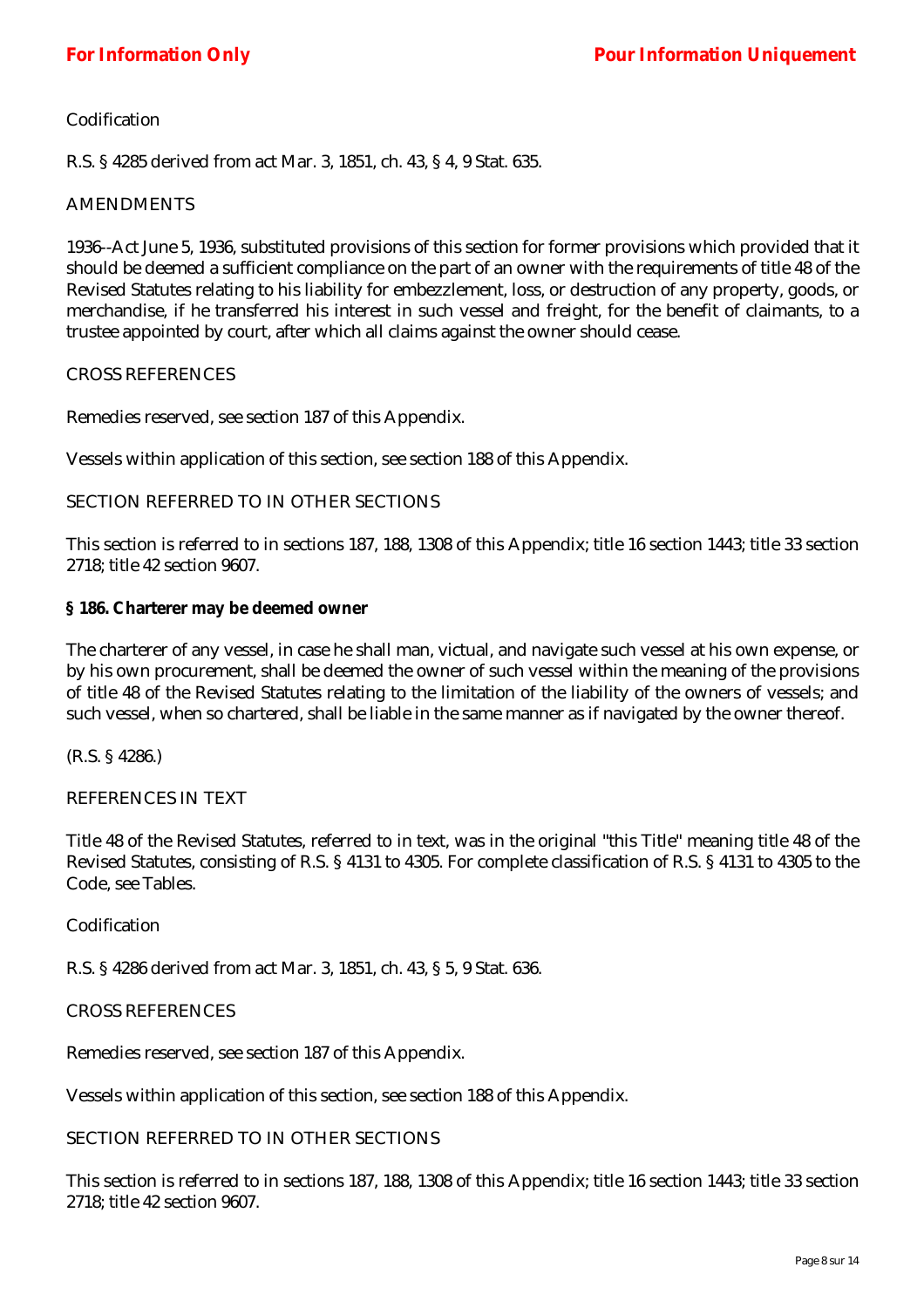## **§ 187. Remedies reserved**

Nothing in sections 182, 183, and 184 to 186 of this Appendix shall be construed to take away or affect the remedy to which any party may be entitled, against the master, officers, or seamen, for or on account of any embezzlement, injury, loss, or destruction of merchandise, or property, put on board any vessel, or on account of any negligence, fraud, or other malversation of such master, officers, or seamen, respectively, nor to lessen or take away any responsibility to which any master or seaman of any vessel may by law be liable, notwithstanding such master or seaman may be an owner or part owner of the vessel.

(R.S. § 4287.)

Codification

R.S. § 4287 derived from act Mar. 3, 1851, ch. 43, § 6, 9 Stat. 636.

#### CROSS REFERENCES

Vessels within application of this section, see section 188 of this Appendix.

## SECTION REFERRED TO IN OTHER SECTIONS

This section is referred to in sections 188, 1308 of this Appendix; title 16 section 1443; title 33 section 2718; title 42 section 9607.

## **§ 188. Limitation of liability of owners applied to all vessels**

Except as otherwise specifically provided therein, the provisions of sections 175,1 182, 183, 183b to 187, and 189 of this Appendix shall apply to all seagoing vessels, and also to all vessels used on lakes or rivers or in inland navigation, including canal boats, barges, and lighters.

1 See References in Text note below.

(R.S. § 4289; Feb. 18, 1875, ch. 80, § 1, 18 Stat. 320; June 19, 1886, ch. 421, § 4, 24 Stat. 80; June 5, 1936, ch. 521, § 4, 49 Stat. 1481.)

#### REFERENCES IN TEXT

Sections 175, 182, 183, 183b to 187, and 189, referred to in text, was in the original "the nine preceding sections", meaning R.S. § 4282-4283B and 4284-4288.

Section 175 of this Appendix, referred to in text, was repealed by act Oct. 9, 1940, ch. 777, § 7, 54 Stat. 1028.

Codification

\_\_\_\_\_\_\_\_\_\_

R.S. § 4289 derived from act Mar. 3, 1851, ch. 43, § 7, 9 Stat. 636.

Section, as enacted in the Revised Statutes, was as follows: "The provisions of this Title relating to the limitation of the liability of the owners of vessels, shall not apply to the owners of any canal-boat, barge, or lighter, or to any vessel of any description whatsoever used in rivers or inland navigation."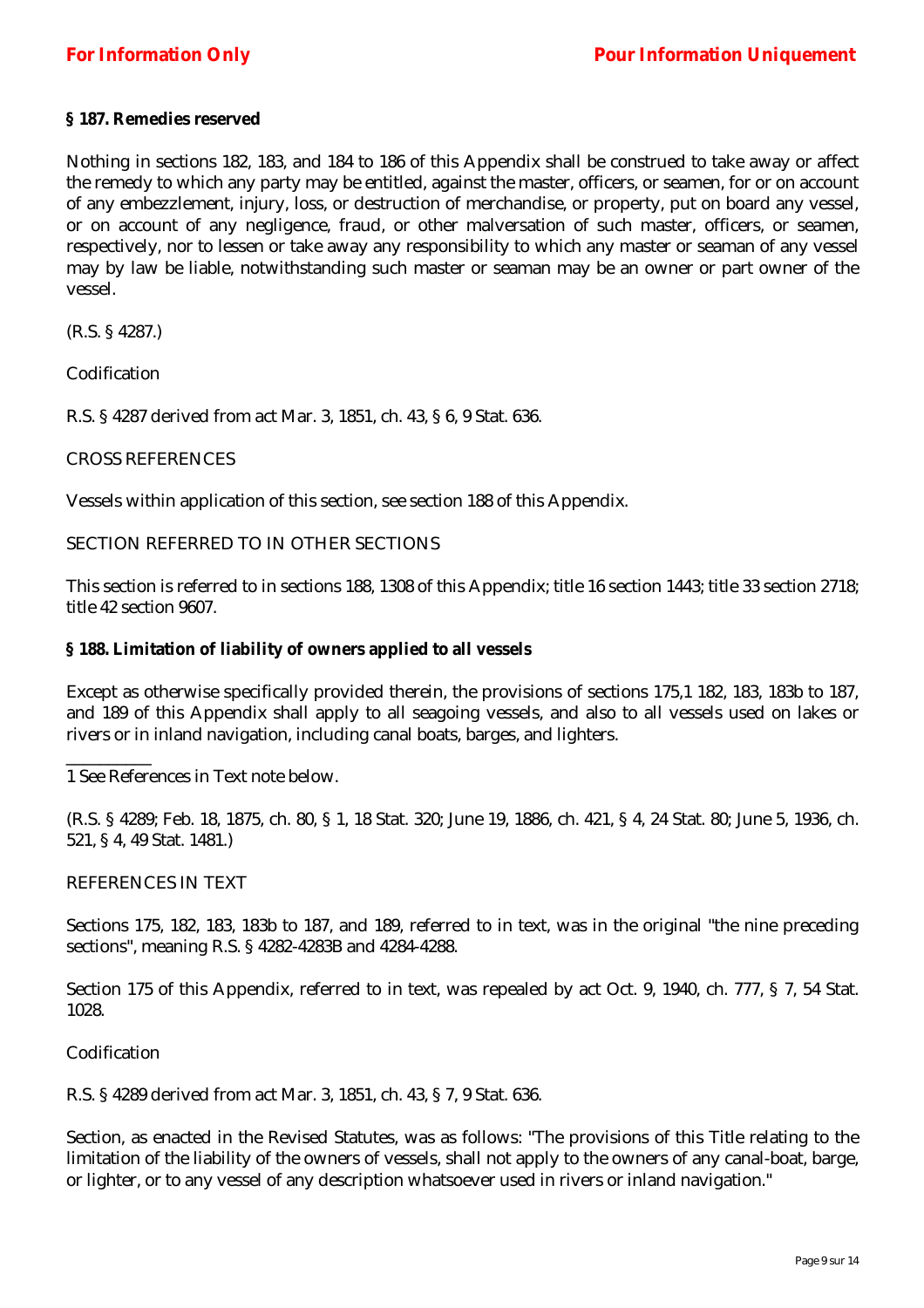It was amended, by striking out the words "this Title," and inserting the words "the seven preceding sections," by act Feb. 18, 1875.

It was further amended, to read in substance as set forth here, after the enactment of act June 26, 1884, ch. 121, § 18, 23 Stat. 57, classified to section 189 of this Appendix, by act June 19, 1886.

#### **AMENDMENTS**

1936--Act June 5, 1936, substituted "Except as otherwise specifically provided therein, the provisions of the nine preceding sections" for "The provisions of the seven preceding sections".

#### SECTION REFERRED TO IN OTHER SECTIONS

This section is referred to in sections 183, 1308 of this Appendix; title 16 section 1443; title 33 section 2718; title 42 section 9607.

#### **§ 189. Limitation of liability of owners of vessels for debts**

The individual liability of a shipowner shall be limited to the proportion of any or all debts and liabilities that his individual share of the vessel bears to the whole; and the aggregate liabilities of all the owners of a vessel on account of the same shall not exceed the value of such vessels and freight pending: Provided, That this provision shall not prevent any claimant from joining all the owners in one action; nor shall the same apply to wages due to persons employed by said shipowners.

(June 26, 1884, ch. 121, § 18, 23 Stat. 57.)

Codification

This section was enacted as part of the Shipping Act of 1884.

The original text of the proviso read as follows: ``Provided, That this provision shall not affect the liability of any owner incurred previous to the passage of this act, nor prevent any claimant from joining all the owners in one action; nor shall the same apply to wages due to persons employed by said shipowners."

The provision concerning liabilities previously incurred was omitted.

#### CROSS REFERENCES

Other provisions relating to the liability of vessels, their owners, agents, or charterers, see sections 190 to 195 of this Appendix.

Section as applicable to all seagoing vessels and all vessels used on lakes or rivers or on inland navigation, see section 188 of this Appendix.

Vessels within application of this section, see section 188 of this Appendix.

## SECTION REFERRED TO IN OTHER SECTIONS

This section is referred to in section 188 of this Appendix.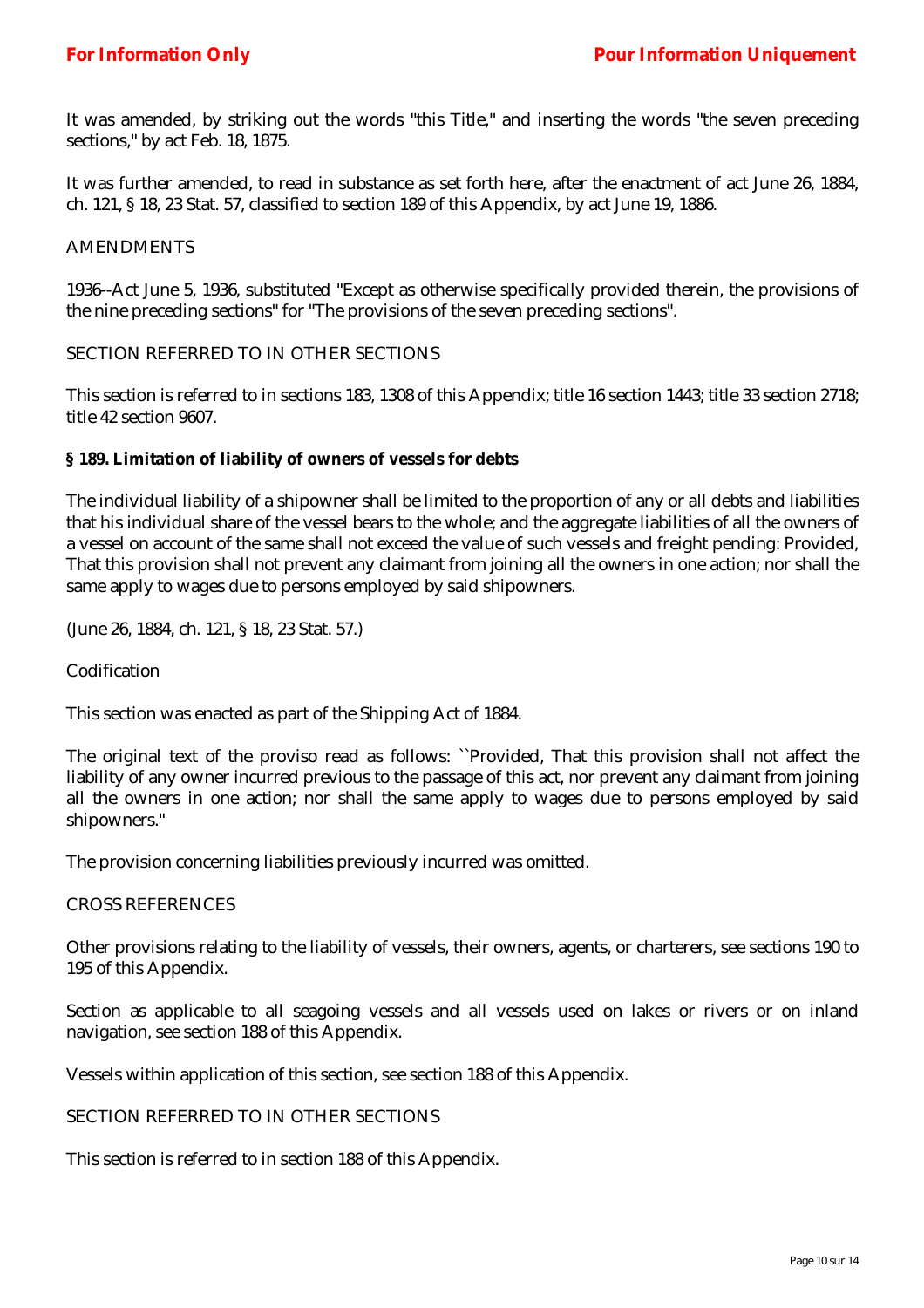## **§ 190. Stipulations relieving from liability for negligence**

It shall not be lawful for the manager, agent, master, or owner of any vessel transporting merchandise or property from or between ports of the United States and foreign ports to insert in any bill of lading or shipping document any clause, covenant, or agreement whereby it, he, or they shall be relieved from liability for loss or damage arising from negligence, fault, or failure in proper loading, stowage, custody, care, or proper delivery of any and all lawful merchandise or property committed to its or their charge. Any and all words or clauses of such import inserted in bills of lading or shipping receipts shall be null and void and of no effect.

(Feb. 13, 1893, ch. 105, § 1, 27 Stat. 445.)

## SHORT TITLE

Act Feb. 13, 1893, enacting this section and sections 191 to 196 of this Appendix, is popularly known as the "Harter Act".

#### EFFECTIVE DATE

Section 8 of act Feb. 13, 1893, provided: "That this act [enacting this section and sections 191 to 196 of this Appendix] shall take effect from and after the first day of July, eighteen hundred and ninety-three."

## CROSS REFERENCES

Clause, covenant or agreement relieving carrier or ship from liability for loss or damage arising from negligence, fault or failure in duties and obligations provided, to be null and void, see section 1303 of this Appendix.

Transportation of live animals, section inapplicable, see section 195 of this Appendix.

## SECTION REFERRED TO IN OTHER SECTIONS

This section is referred to in sections 194, 195, 196, 1311 of this Appendix.

## **§ 191. Stipulations relieving from exercise of due diligence in equipping vessels**

It shall not be lawful for any vessel transporting merchandise or property from or between ports of the United States of America and foreign ports, her owner, master, agent, or manager, to insert in any bill of lading or shipping document any covenant or agreement whereby the obligations of the owner or owners of said vessel to exercise due diligence 1 properly equip, man, provision, and outfit said vessel, and to make said vessel seaworthy and capable of performing her intended voyage, or whereby the obligations of the master, officers, agents, or servants to carefully handle and stow her cargo and to care for and properly deliver same, shall in any wise be lessened, weakened, or avoided.

1 So in original. Probably should be followed by "to".

(Feb. 13, 1893, ch. 105, § 2, 27 Stat. 445.)

## EFFECTIVE DATE

\_\_\_\_\_\_\_\_\_\_

Section effective July 1, 1893, see section 8 of act Feb. 13, 1893, set out as a note under section 190 of this Appendix.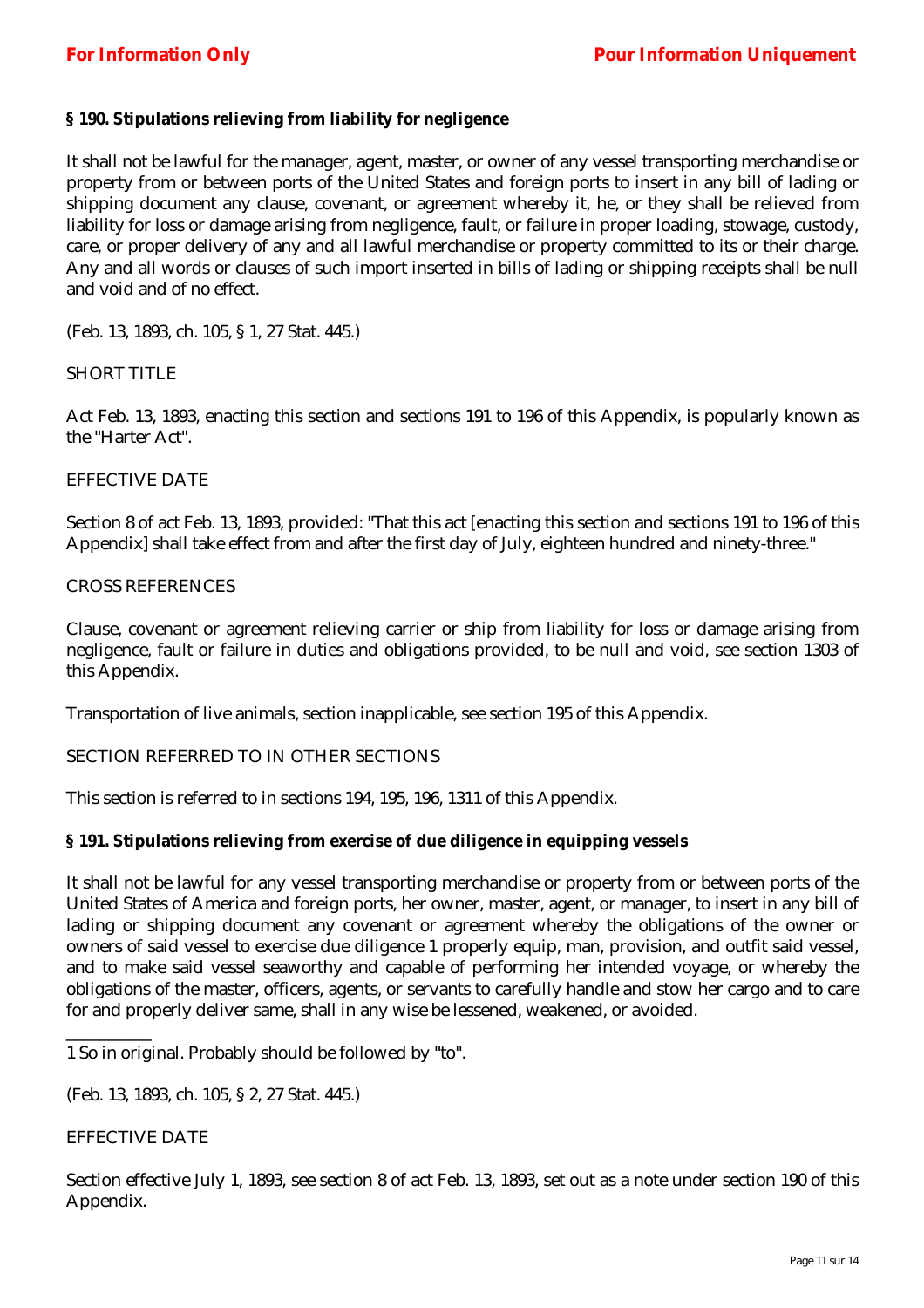## SECTION REFERRED TO IN OTHER SECTIONS

This section is referred to in sections 194, 196, 1311 of this Appendix.

## **§ 192. Limitation of liability for errors of navigation, dangers of sea and acts of God**

If the owner of any vessel transporting merchandise or property to or from any port in the United States of America shall exercise due diligence to make the said vessel in all respects seaworthy and properly manned, equipped, and supplied, neither the vessel, her owner or owners, agent, or charterers, shall become or be held responsible for damage or loss resulting from faults or errors in navigation or in the management of said vessel nor shall the vessel, her owner or owners, charterers, agent, or master be held liable for losses arising from dangers of the sea or other navigable waters, acts of God, or public enemies, or the inherent defect, quality, or vice of the thing carried, or from insufficiency of package, or seizure under legal process, or for loss resulting from any act or omission of the shipper or owner of the goods, his agent or representative, or from saving or attempting to save life or property at sea, or from any deviation in rendering such service.

(Feb. 13, 1893, ch. 105, § 3, 27 Stat. 445.)

## EFFECTIVE DATE

Section effective July 1, 1893, see section 8 of act Feb. 13, 1893, set out as a note under section 190 of this Appendix.

#### CROSS REFERENCES

Liabilities and immunities of carrier and ship, see section 1304 of this Appendix.

## SECTION REFERRED TO IN OTHER SECTIONS

This section is referred to in sections 194, 196, 1311 of this Appendix; title 16 section 1443.

#### **§ 193. Bills of lading to be issued; contents**

It shall be the duty of the owner or owners, masters, or agents of any vessel transporting merchandise or property from or between ports of the United States and foreign ports to issue to shippers of any lawful merchandise a bill of lading, or shipping document, stating, among other things, the marks necessary for identification, number of packages, or quantity, stating whether it be carrier's or shipper's weight, and apparent order or condition of such merchandise or property delivered to and received by the owner, master, or agent of the vessel for transportation, and such document shall be prima facie evidence of the receipt of the merchandise therein described.

(Feb. 13, 1893, ch. 105, § 4, 27 Stat. 445.)

#### EFFECTIVE DATE

Section effective July 1, 1893, see section 8 of act Feb. 13, 1893, set out as a note under section 190 of this Appendix.

#### CROSS REFERENCES

Bills of lading for carriage of goods by sea, see section 1303 of this Appendix.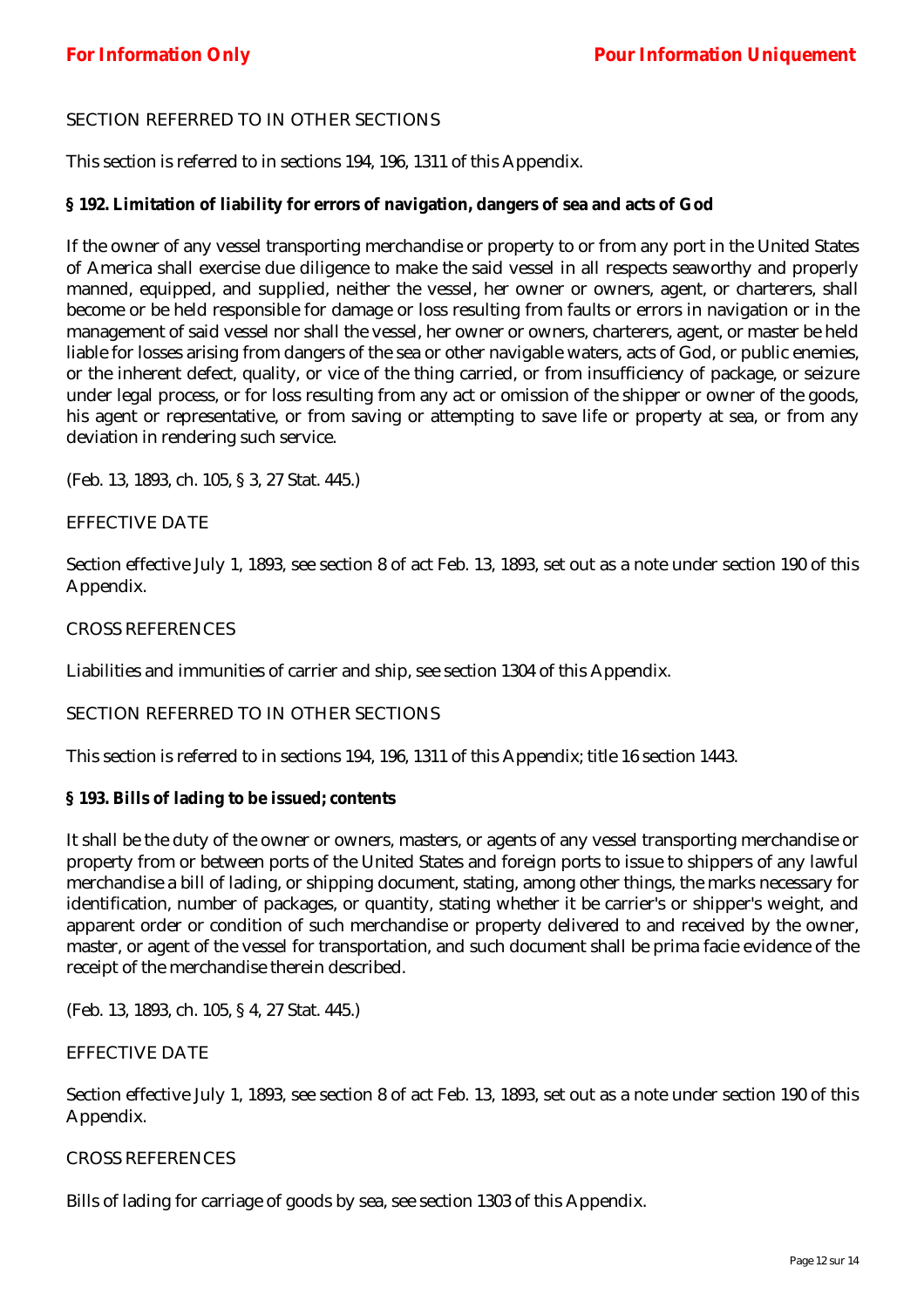Section inapplicable to the transportation of live animals, see section 195 of this Appendix.

## SECTION REFERRED TO IN OTHER SECTIONS

This section is referred to in sections 194, 195, 196, 1311 of this Appendix.

#### **§ 194. Penalties; liens; recovery**

For a violation of any of the provisions of sections 190 to 196 of this Appendix the agent, owner, or master of the vessel guilty of such violation, and who refuses to issue on demand the bill of lading herein provided for, shall be liable to a fine not exceeding \$2,000. The amount of the fine and costs for such violation shall be a lien upon the vessel, whose agent, owner, or master is guilty of such violation, and such vessel may be libeled therefor in any district court of the United States, within whose jurisdiction the vessel may be found. One-half of such penalty shall go to the party injured by such violation and the remainder to the Government of the United States.

(Feb. 13, 1893, ch. 105, § 5, 27 Stat. 446.)

## EFFECTIVE DATE

Section effective July 1, 1893, see section 8 of act Feb. 13, 1893, set out as a note under section 190 of this Appendix.

## FEDERAL RULES OF CIVIL PROCEDURE

Admiralty and maritime rules of practice (which included libel procedures) were superseded, and civil and admiralty procedures in United States district courts were unified, effective July 1, 1966, see rule 1 and Supplemental Rules for Certain Admiralty and Maritime Claims, Title 28, Appendix, Judiciary and Judicial Procedure.

## SECTION REFERRED TO IN OTHER SECTIONS

This section is referred to in sections 196, 1311 of this Appendix.

#### **§ 195. Certain provisions inapplicable to transportation of live animals**

Sections 190 and 193 of this Appendix shall not apply to the transportation of live animals.

(Feb. 13, 1893, ch. 105, § 7, 27 Stat. 446.)

#### EFFECTIVE DATE

Section effective July 1, 1893, see section 8 of act Feb. 13, 1893, set out as a note under section 190 of this Appendix.

#### SECTION REFERRED TO IN OTHER SECTIONS

This section is referred to in sections 194, 196, 1311 of this Appendix.